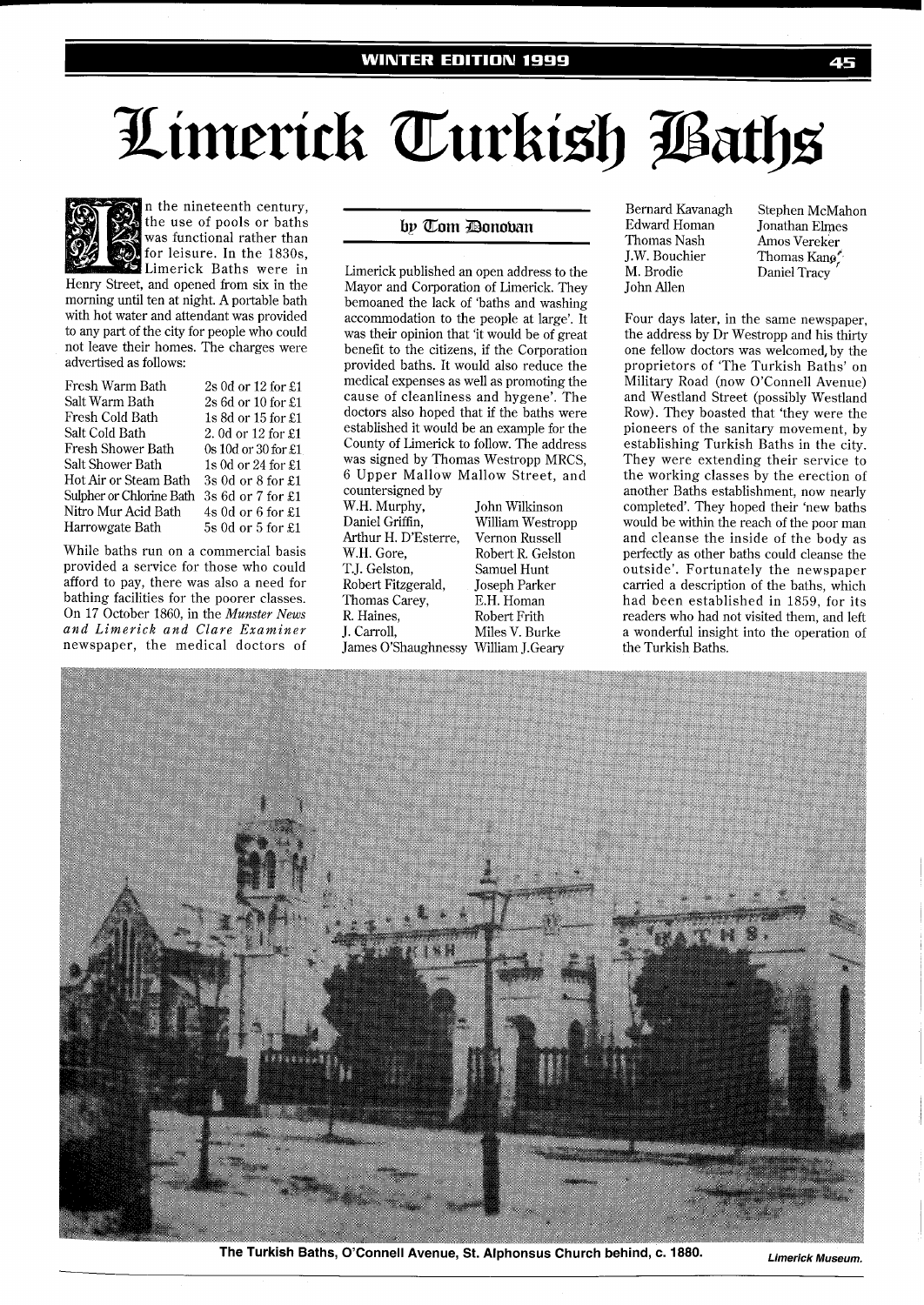# **"me** *fEurIti\$b*  **3ln** *Ztmerick"*

We believe the population of Limerick in general do not know so much as they might about the handsome building which stands on the Military Walk, and is designed in a somewhat more novel style of architecture than they have been accustomed to mark. It has a handsome and imposing front, richly stained glass windows, and the roof is surmounted by numerous little pointed turrets or minarets, while vases and other architectural ornaments rest on graceful columns at the several angles. No doubt, many of the more intelligent class, who frequent the popular promenade in the vicinity, know that it is "The Turkish Bath," and can judge for themselves that it has externally a very 'beautiful' appearance. But beyond that, many know little of its interior construction, or in what material respects it differs from the ordinary baths to which they have been accustomed. People have some delicacy in entering establishments merely to see them, and several would deem the intrusion as improper as to walk into Cruise's Hotel and ask to be shown through all its ample compartments without having an intention of soujourning therein. Save those, and they are many, who use the Turkish Baths, few visit it interiorly, in order to become acquainted with the utility or luxury which it afiords. For these purposes, however, the institution is admirably adapted, and fitted up, regardless of cost, in a style of rich and

### **NOW** OPEN, **SdRSFIELD** STREET, **(Cite Brunswick Street), NEW TURKISH BATHS** *XO'P* **AND COLD WATER, RECLINING,**

HOWER, WAVE, NEEDLE, AND VERY LARGE PLUNGE BATHS. **LARQE PLUNGE BATBS.** 

IRESE magnificent Baths, in the erection and THESE magnificent Baths, in the erection and expense, contain all that the most recent<br>provemets can provide for benefit, comfort,<br>denjoyment of its patrons. They are<br>pecially notable for the spaciousness of their<br>partments, perfect ventilation, (on which the<br>bole va conducted. Four hot chambers have been<br>novided, including a capacious Shampooing<br>com, with varying degrees of heat, thus meet-<br>g the requirements of all.<br>The Cooling Room is very large, and got up<br>the Cooling Room is very

**hected with great care, and no effert will be anting to render the attendance prompt and highing, under the personal supervision of** whating to render the attendance prompt and obliging, under the personal supervision of manager and proprietor...

| , Admission to the Turkish Baths datiy-      |           |                                   |                |    |  |
|----------------------------------------------|-----------|-----------------------------------|----------------|----|--|
| From 6-30 a m to 9 a m                       |           |                                   | 1s             | 0d |  |
| $Do9$ do $5\text{ pm}$                       | $\sim$    | <b>Contract Contract Contract</b> | 2 <sub>3</sub> | 0d |  |
| Do 5 pm to 8-30 pm                           |           | Is                                |                | 0d |  |
| Hot Water Bathe Morning and Even-            |           |                                   |                |    |  |
| ing<br>$\cdots$<br>                          | $\ddotsc$ | $\ldots$ 0s                       |                | 6d |  |
| From 9 a m to 5 p m                          | $\cdots$  | 1s 0d                             |                |    |  |
| Shower, Needle, Wave or Plunge,  6d each     |           |                                   |                |    |  |
| the Cold, Tepid, Reclining, and Shower Baths |           |                                   |                |    |  |
| for Ladies.                                  |           |                                   |                |    |  |
| D. TAYLOR, Sole Proprietor.                  |           |                                   |                |    |  |
| Dec 29                                       |           |                                   |                |    |  |
|                                              |           |                                   |                |    |  |

### **Advertisement for the Sarsfield Street baths, Limerick Chronicle, Thursday 29 December 1887.**

tasteful elegance that must be seen, and the operations explained, in order that all may be fully appreciated.'

'The circumstances attending the establishment of the Baths in Limerick

may be briefly related. The great popular favour which the original establishment at St. Anne's Hill, Blarney, acquired produced a desire in other parts of the Kingdom to obtain like facilities for curative and healthful purposes. But that which would appear to be every body's business might have turned out to be nobody's, had not our energetic and enterprising fellow citizen, Mr. Samuel Wormleighton, undertaken, in conjunction<br>with Dr. Barter, to build and fit up the Baths of which we now propose to give a brief account.'

'Entering by the side door in Charles Street<sup>\*</sup> and through the office, where the intelligent chief attendant supplies every information that can be desired, the visitor is introduced into the first of three chambers of which the Bath apartments consist. This is called the Divan (the *apodyterium* of the Romans); it is open to the atmospheric air, and furnished with elegantly upholstered couches and sofas, in enclosed chambers, somewhat resembling the state rooms of the gorgeously fitted up ocean steamers of the Peninsular and Oriental Steam Company. In this chamber the Bather exchanges his clothing for a dress and a pair of wooden slippers, and to this room he subsequently returns. The second room to which the bather is introduced is the first stage of the bath, and it is elegantly furnished with marble slabs and mattrasses. The light is admitted from the roof of stained glass, of various tasteful designs, and it tends to produce a dreamy and tranquillising state of mind favourable to the equal circulation of the



Sarsfield Street from Charles E. Goad (London): Insurance Plan of Limerick, March 1897. *Limerick Museum.*